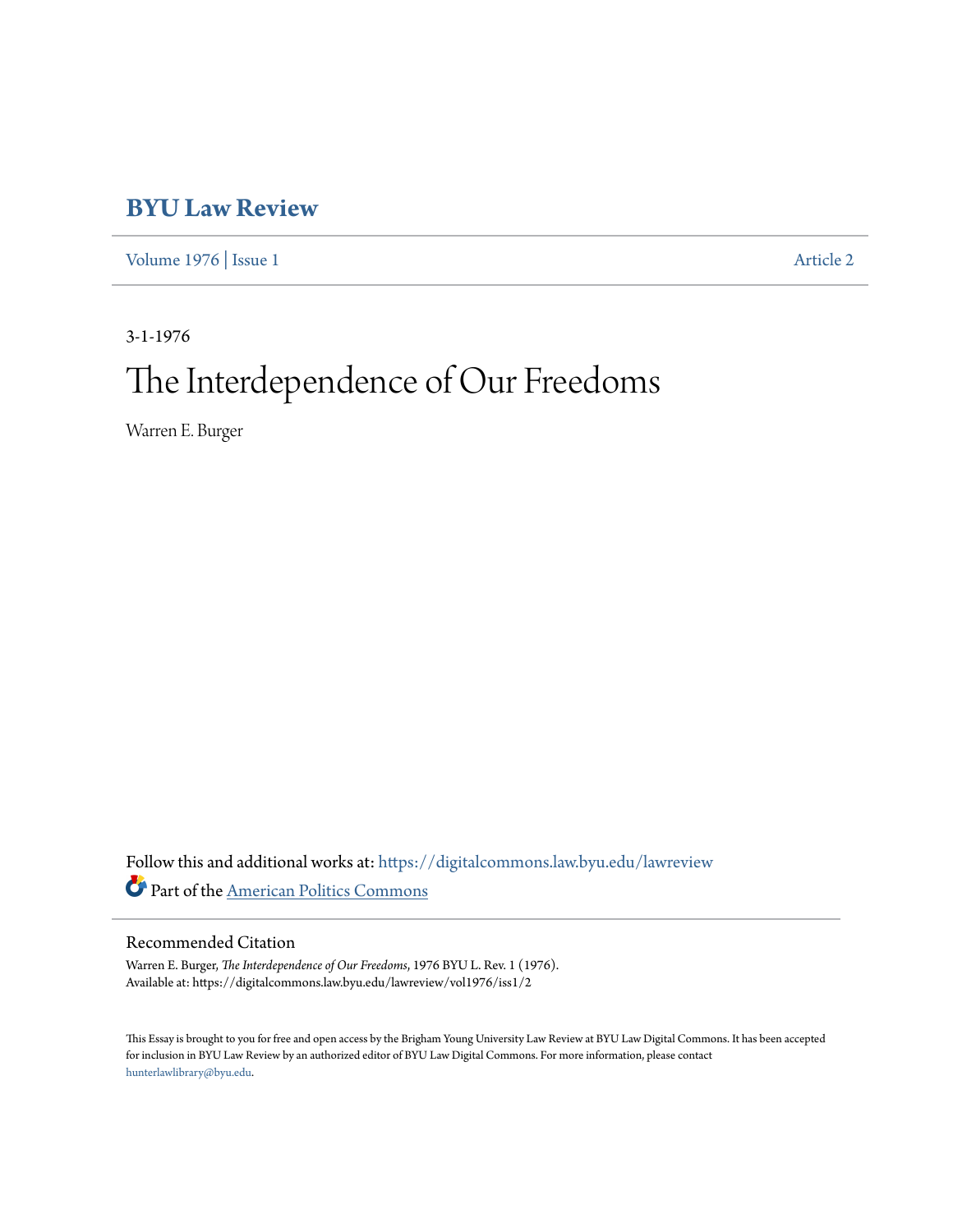## The Interdependence of Our Freedoms\*

### *The Honorable Warren E. Burger\*\**

The title I have chosen for these remarks is "The Interdependence of our Freedoms," for, in a sense, that is simply a more formal way of saying what the leaders of our Revolution told each other, and the people, **200** years ago: we must hang together, or we will hang separately.

For **200** years philosophers, historians, and political scientists have called our Declaration of Independence one of the most momentous political documents in all history. The basic ideas it advanced had been expressed many times before 1776, but never before had they been assembled and asserted in one instrument to outline a charter of liberty. It severed our political ties with the mother country, stated the reasons for that separation, and became a guide for the framers of the Constitution. It gave more than independence-it gave opportunity.

The colonists who settled on the eastern seaboard had to be strong, self-reliant, confident people, or they would not have survived for more than a century in that primitive wilderness, and they would never have succeeded in turning it into a thriving, orderly society. Those qualities enabled them to carry on from the landing at Jamestown up to 1776. The Declaration gave new impetus to those qualities and, in turn, led to the creation of new institutions, new industries, and the expansion of education without class barriers.

The Constitution that implemented the Declaration made our country the first nation in history to establish a system of government under a written document by which the people voluntarily delegated powers to a central government organized with an ingenious system of three divided and separated departments. This mechanism provided checks and balances on governmental power, which in turn released the creative powers of a whole people. It encouraged diversity and enterprise so they could shape their future in ways that seemed best to them.

We know that 200 years in the perspective of history is but the "twinkling of an eye," but we can take some pride that no

<sup>\*</sup> **Address delivered for the Utah American Revolution Bicentennial Celebration, Salt Lake City, Utah, September 6, 1975.** 

<sup>\*\*</sup> **Chief Justice of the United States.**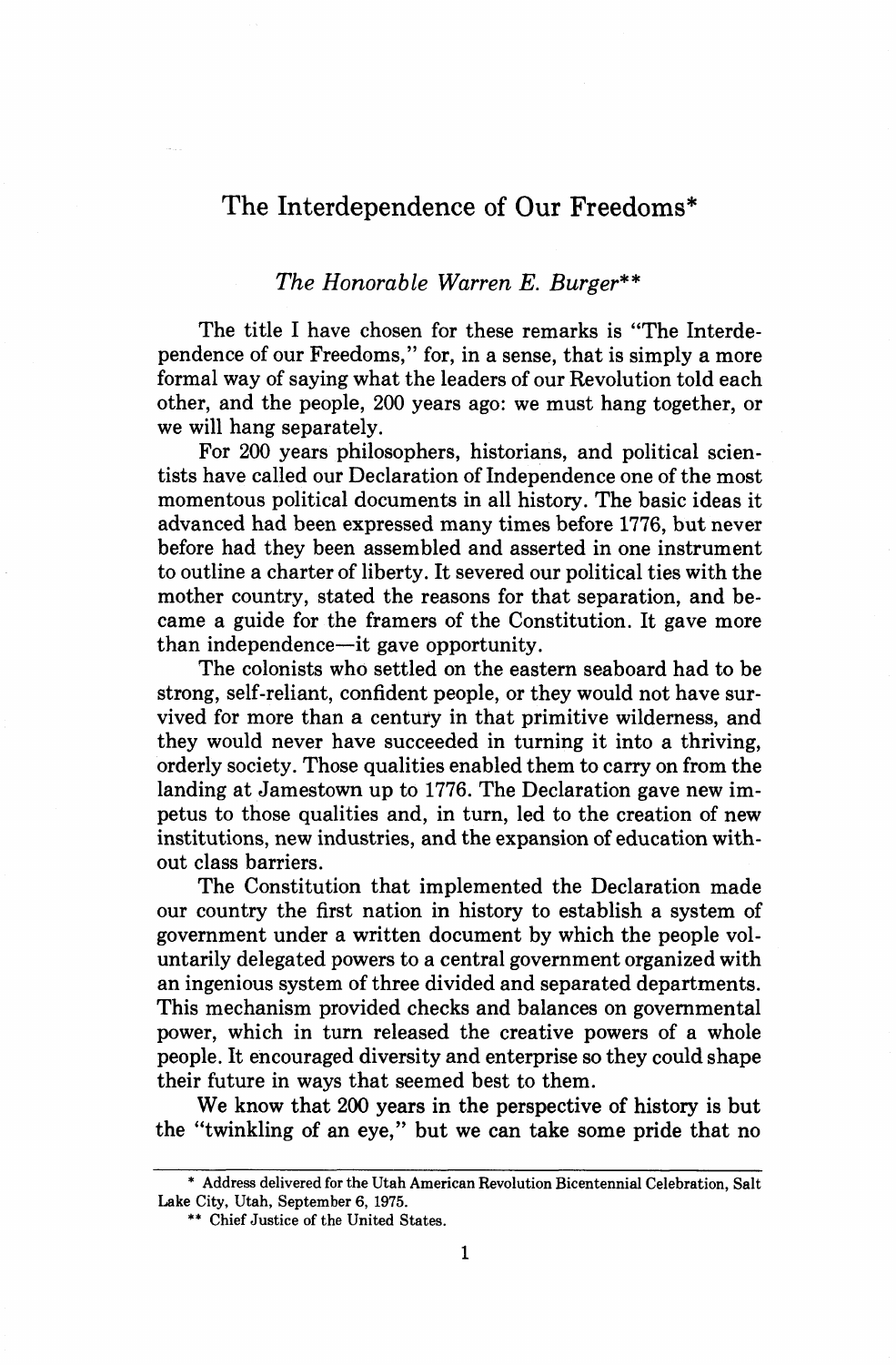other people have continued so long under one written constitution. Some historians, philosophers, and statesmen of that time, including those who welcomed our unique Declaration, were openly skeptical that the ideals it stated and the government it contemplated could really be made to work over a long period of time. They doubted that any government could survive without centralized power in the hands of a limited number of leaders with coercive powers. They did not believe that people generally had the essential qualities of goodness, virtue, and self-discipline that would enable them to make decisions for the common good rather than for their own selfish interests. The history of the human race up to that time strongly supported that skepticism. Our leaders shared that skepticism enough that they carefully divided and limited the powers of the new national government so as to release the energies and creative powers of people and ideas and insure that governmental power would not be used to impair the new freedoms.

Even as late as 1787, when the Constitutional Convention finished its work, a legend survives that a Philadelphia lady asked Benjamin Franklin what kind of government the Convention had created, and Franklin is said to have answered, "Madam, a Republic, if you can keep it." Even so profound a lover of liberty and independence as Franklin seemed to have some doubts whether our great experiment in government would succeed. My distinguished predecessor, Chief Justice Warren, after his retirement, wrote a book that deserves a wide audience, and he used as the title Franklin's words "A Republic, if you can keep it."

Three factors aided the American experiment in this new kind of government: first, our geographical isolation in a rich, undeveloped continent, far removed from the quarrels of Europe; second, the uniqueness of the institutions we created; and third, the personal qualities of the people and their leaders. There is no parallel in history of three million people producing such a galaxy of remarkable leaders as those who drafted the Declaration and the Constitution.

Events of the past 15 or more years have now given rise to new doubts in the minds of responsible men and women who are dedicated to our country and to the ideals of freedom. They ask whether our constitutional system will survive the combined pressure of a period of rapid changes-both political and economic-now taking place in the world and the strident demands from a wide array of special interest groups, each clamoring for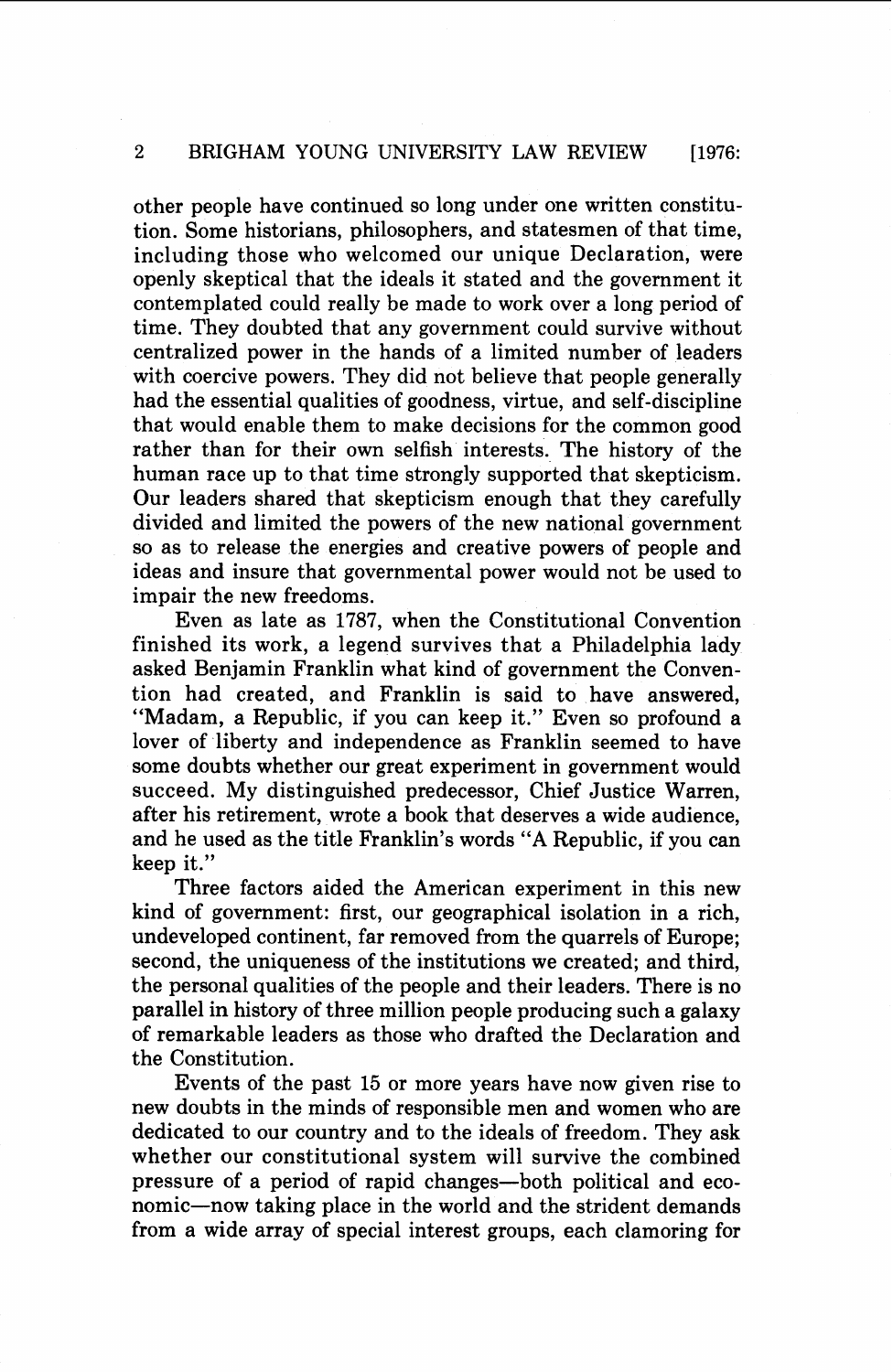the gratification of its own demands. They point to a trend of national indulgence with the idea of instant gratification.

All this should remind us that the great sentiments of 1776 launched an experiment unique in human history-that it was a beginning, not an end. It should remind us of other times in our national life when the survival of our experiment in government was in doubt. At Gettysburg, Lincoln reminded Americans of the fragility of the Union, and you remember his words describing the Civil War as a test whether our nation, conceived less than 90 years earlier, could long endure. We survived that ordeal and emerged a stronger and wiser people.

Now, in this century, we have engaged in two world wars of unparalleled horror and other prolonged armed conflicts, the latest only recently terminated. The stresses on our country, especially in the undeclared conflicts, have divided our people, sapped our resources, and taxed our spirits to the utmost.

What must we do to assure the continuance of our freedoms in the complex modern world in which a change in the price of a barrel of oil, for example, can severely tax our way of life? Will we have the courage, the hardiness, the spirit of self-denial, and the dedication to the common good which carried Americans through the desperate struggles of the Revolution and the agony of the Civil War? Both these tests came in the first century of existence when we were more isolated and less dependent on events in other parts of the world. Can we adjust to these new realities of the interdependence of nations, whether the dependence is for oil, or wheat, or manufactured goods, or technology, or the overriding need for peace?

How and why did our experiment succeed when others had failed in the endless search for liberty with security? In 1776, Russia and China, to mention only two examples, were equally blessed with land areas of continental proportions; each had natural resources equal to ours; each had a long tradition of culture and enlightenment; each had many millions of intelligent, skilled, industrious people. I have no doubt that those millions in Russia and China had the same natural urge for freedom as did our people, for man was meant to be free.

What was it, then, that we had that enabled us, in less than 200 years, to surpass those two countries in universal education, in science, in industrial production, in national unity, and in the standard of living? It was not simply independence from the mother country and the new status as a sovereign nation. Far more important than the independence itself was the freedom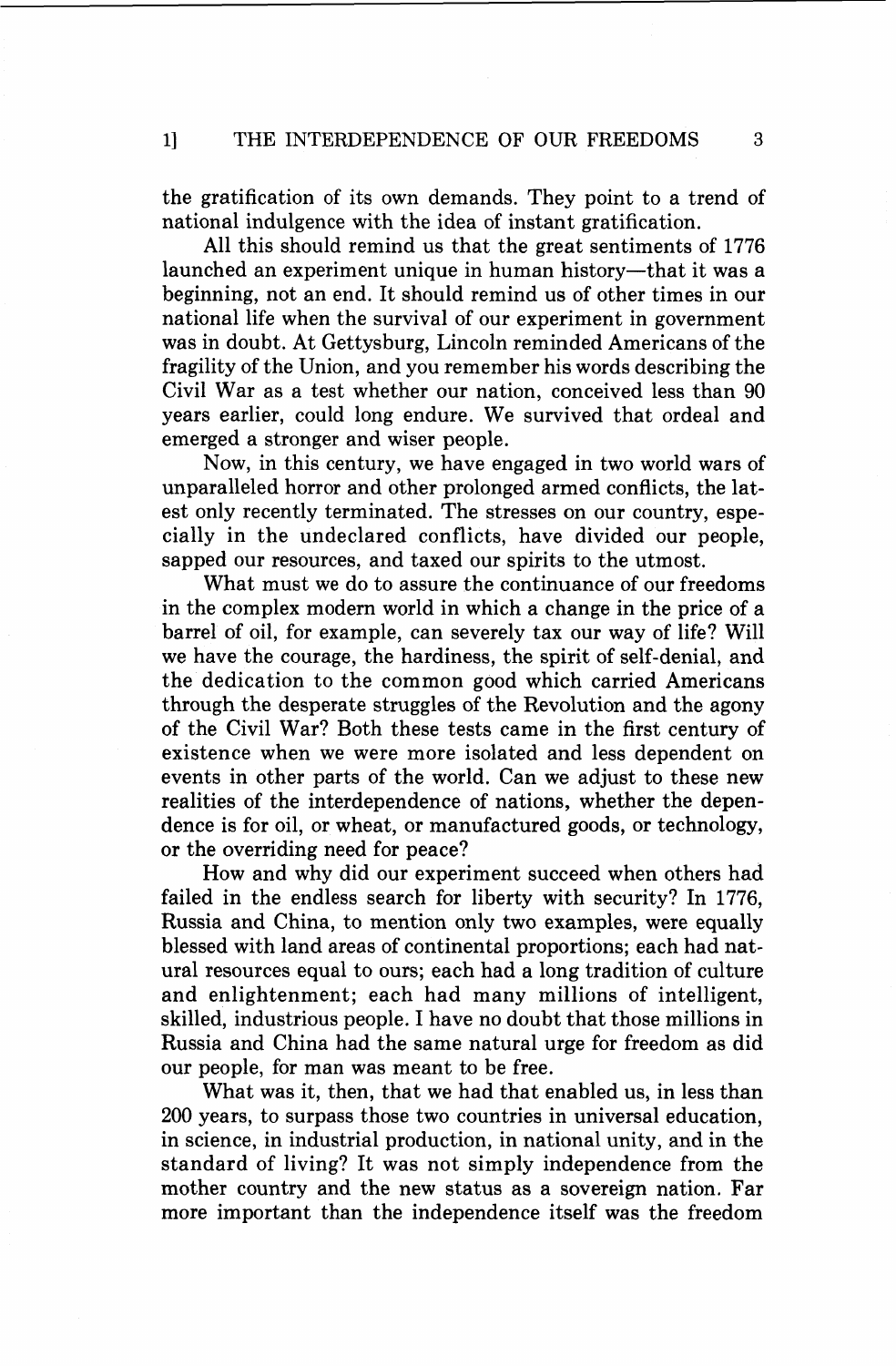that independence gave to each person to shape an individual future and, in doing that, to shape the course of the nation itself. That kind of freedom, unique in human history, unleashed the latent talents, the energies, and the creative abilities of three million hardy people, while at the same time, the equally hardy, equally intelligent, equally industrious, equally talented people in those two other countries remained in the bonds of the past-bonds which only now in the 20th century are beginning to relax.

The use of the freedoms that Americans gained in 1776 was remarkably productive because, for the most part, they were used wisely, with restraint and responsibility, and with the awareness that the gift of freedom carries with it a burden. That burden is to use it so as to insure its continuation.

That freedom, I submit, even at the risk of oversimplification, made the difference and produced the country we have today-still imperfect, still not extending freedoms ideally, and still not sharing opportunity fully, but never static, either in terms of material improvements or in terms of enlarging and expanding our freedoms.

In observing the Bicentennial, it may be appropriate to briefly examine six areas of freedom that flowed from independence-new kinds of freedom never before so widely shared.

**First.** The three branches of our national government must each remain strong, coequal, and independent of the others, but we should always remember that, even though independent, they were intended to be coordinate as well as coequal. The idea of coordinate clearly implies that the separate powers must be harmonized into a workable whole.

Second. The 50 states cannot exercise leadership in a national sense, but this does not mean they should not be allowed the independence and freedom that was plainly contemplated by the concept of federalism. **A** complex of economic, social, and political problems in the modern world calls for close cooperation between the national and state governments, based on the reality that those who are elected to state office derive their authority from precisely the same voters—and usually on the same ballot-as those sent to Washington to formulate national policy. The infinitely complicated national programs ordained by Congress are administered by great departments with hundreds of thousands of staff members, in whose hands rests much of the real power of day-to-day decision and policymaking.

As we begin the third century of independence, then, a major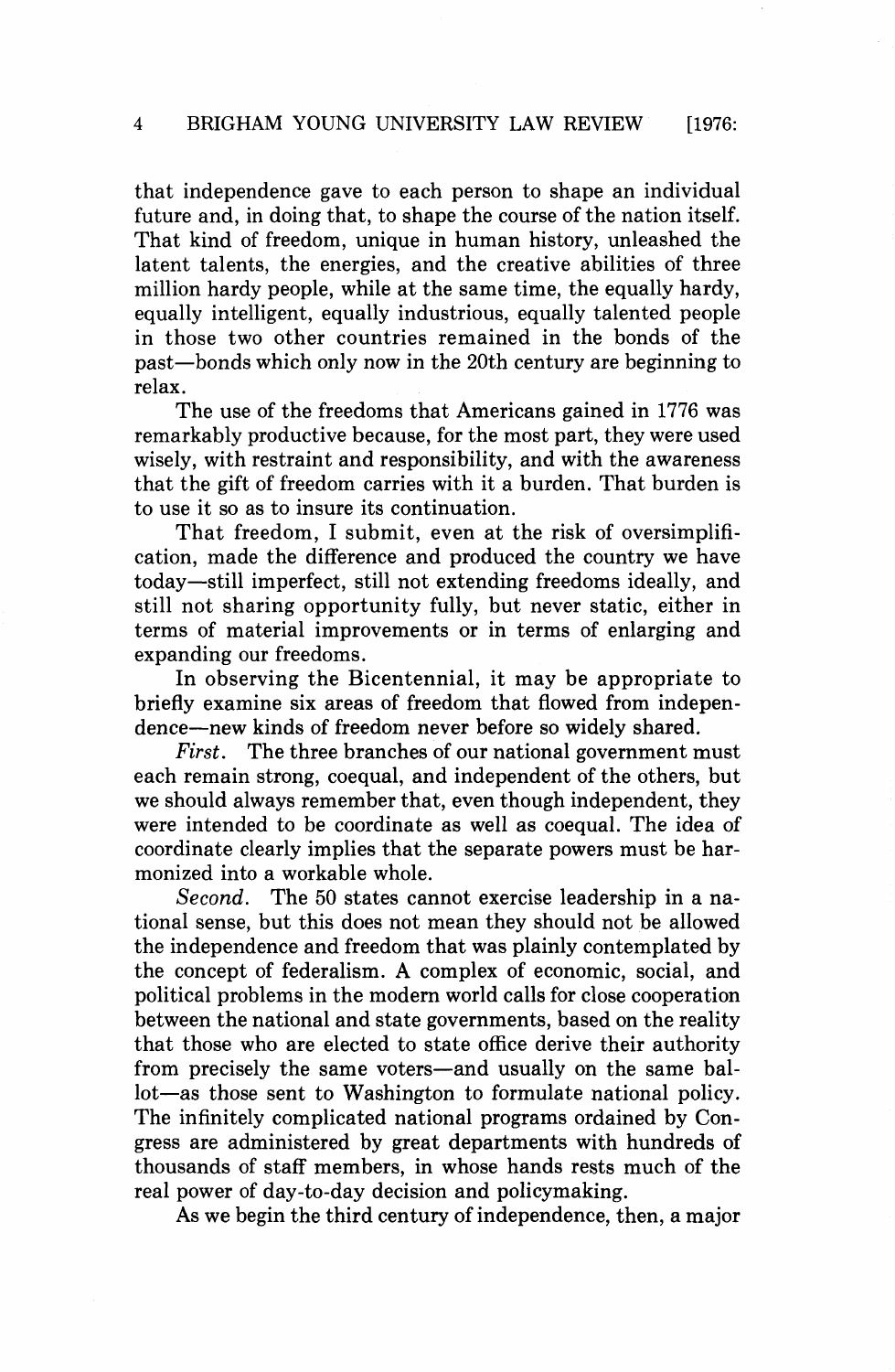task in our federal-state relationships is to reexamine the practices of our federalism and our governmental machinery, as all machinery should be reviewed from time to time.<br>Third. The great institutions of America-

The great institutions of America-the churches, colleges, universities, libraries, foundations, museums, and hospitals that grew under state and private control—have no parallel anywhere in the world. Their contribution to research, invention, culture, enlightenment, and health is beyond measure. Over the past 40 years or more, economic pressures have led to a growing dependence by many of them on nationally administered, federally financed programs. The genius of these diverse organizations, however, arises from their independence and individuality, for we know that creative development has never flowered under rigid uniformity. Together, these independent institutions have opened floodgates of knowledge and awareness of our world and have stimulated invention and technology by releasing new kinds of freedom of the mind and spirit. These freedoms make possible the most productive farms and ranches in the world and the most innovative and efficient factories and machinery whose products go into world markets on a scale never before known.

We need not disparage the great work done by federal programs to recall that they were not intended to eliminate substantial state and local independence in shaping programs and policies at the grassroots of America. The concept of a federal system of government contemplated that our people would make most of the decisions affecting their daily lives through the men and women they placed in local and state offices.

Every institution of government must always be open to examination, and none deserves to be continued without change unless it can withstand periodic examination.

Fourth. Among the nongovernmental institutions, whose freedom and independence have been major factors in our development, are the freedoms of press and speech. In the formative years, from at least 1770 onward, free speech from pulpits, platforms, and open-air meetings flourished. At the same time, there was a vigorous exercise of freedom of the press, both by regular newspapers and by the great output of pamphlets, many of them authored by those who signed the Declaration and later the Constitution. Without that freedom of speech and press, it is doubtful whether the people would have been ready to support the separation from England, or whether the Constitution would have been ratified.

Even those editors who opposed ratification of the Constitu-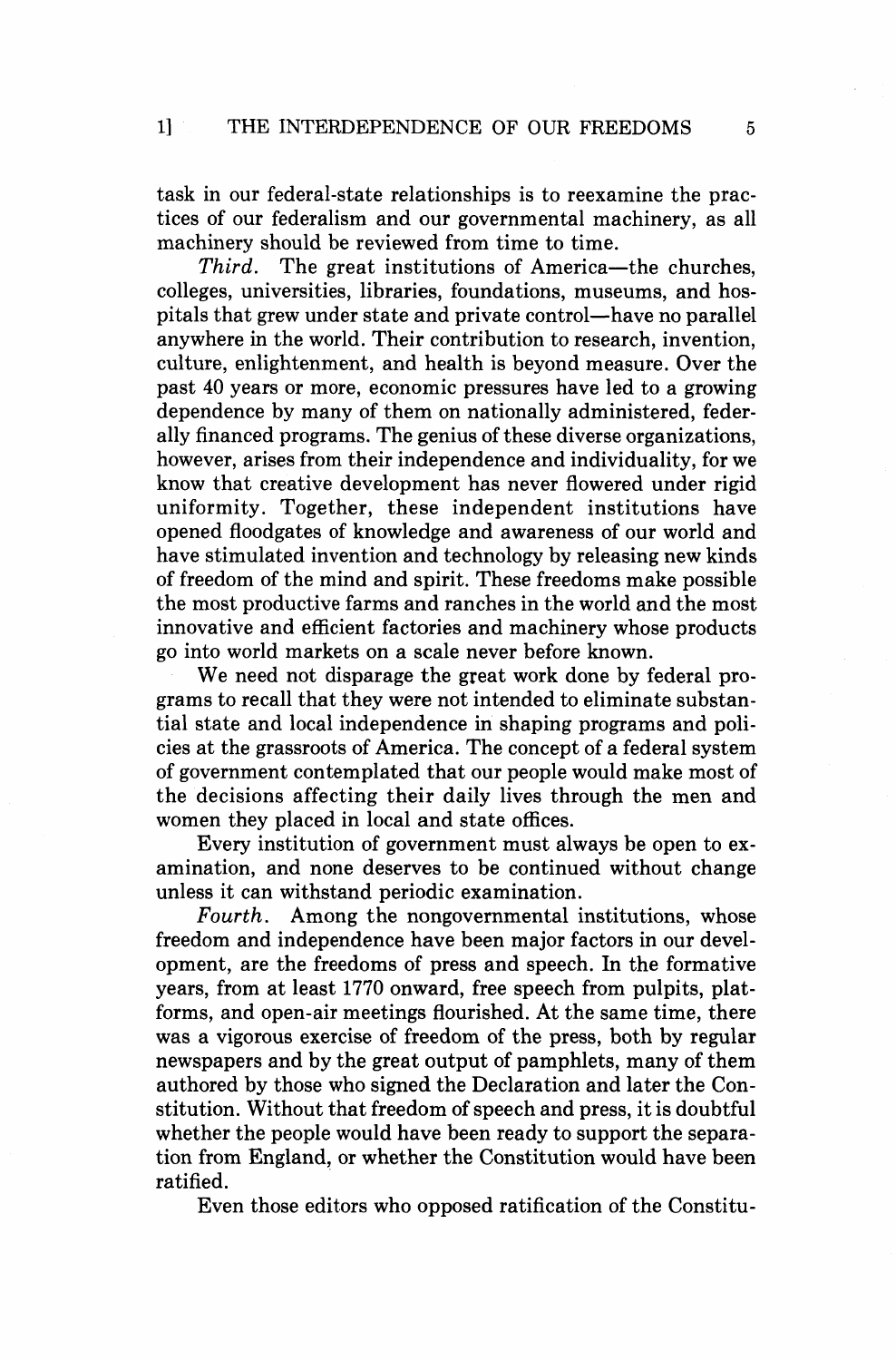tion generally tended to cover the debates so that people understood the issues. At every major turning point for 200 years, the power of free speech and a free press has made itself felt on the great issues, and the independence of each element of our social and political order has been preserved by open debate. The independence of our vital institutions, public or private, could not have survived without the protections of the First Amendment.

Fifth. Nowhere in the Declaration or the Constitution do we find any reference to the crucial part that an independent legal profession plays in the very idea of freedom, because it was taken for granted. The fundamental principle of independence of lawyers had been established in England and was accepted in America. The model for independence of lawyers and judges had been established by such courageous spirits as Sir Edward Coke, who forfeited his office as Lord Chancellor rather than submit to the dictation of the King, and that sainted "man for all seasons," Sir Thomas Moore, who calmly forfeited both his office and his head rather than his convictions as a lawyer and judge.

We need not forego legitimate criticism of our legal institutions or of the legal profession to acknowledge that, as with the guarantees of free speech and press, the freedom and independence of lawyers have been key factors in our development before and since 1776. **A** majority of those who drafted the Declaration and the Constitution were lawyers, and they knew that they, like Sir Thomas Moore, were literally placing their heads on the block or in a noose by their acts—if the Revolution failed.

There are many examples in our history of the courage of lawyers in the struggle to vindicate peoples' rights. Our history books tell of what the militant revolutionaries called the "Boston Massacre," when British soldiers killed a number of Americans. Those soldiers were charged with murder and they asked John Adams to defend them. He did so, knowing well that in the heated atmosphere of that day it might spell the end of his career as a lawyer and as a political leader. The British soldiers were acquitted by a jury of Americans, and the people showed they valued the courage and independence of John Adams so much that he continued to be sought for leadership and became one of the authors of the Declaration and our second President.

Later, when Aaron Burr was indicted for treason with the prosecution instituted by President Thomas Jefferson, Virginia lawyers braved the wrath of public opinion and of the Jefferson administration to act as his attorneys. Burr was acquitted because the judges and jury followed the strict requirement of the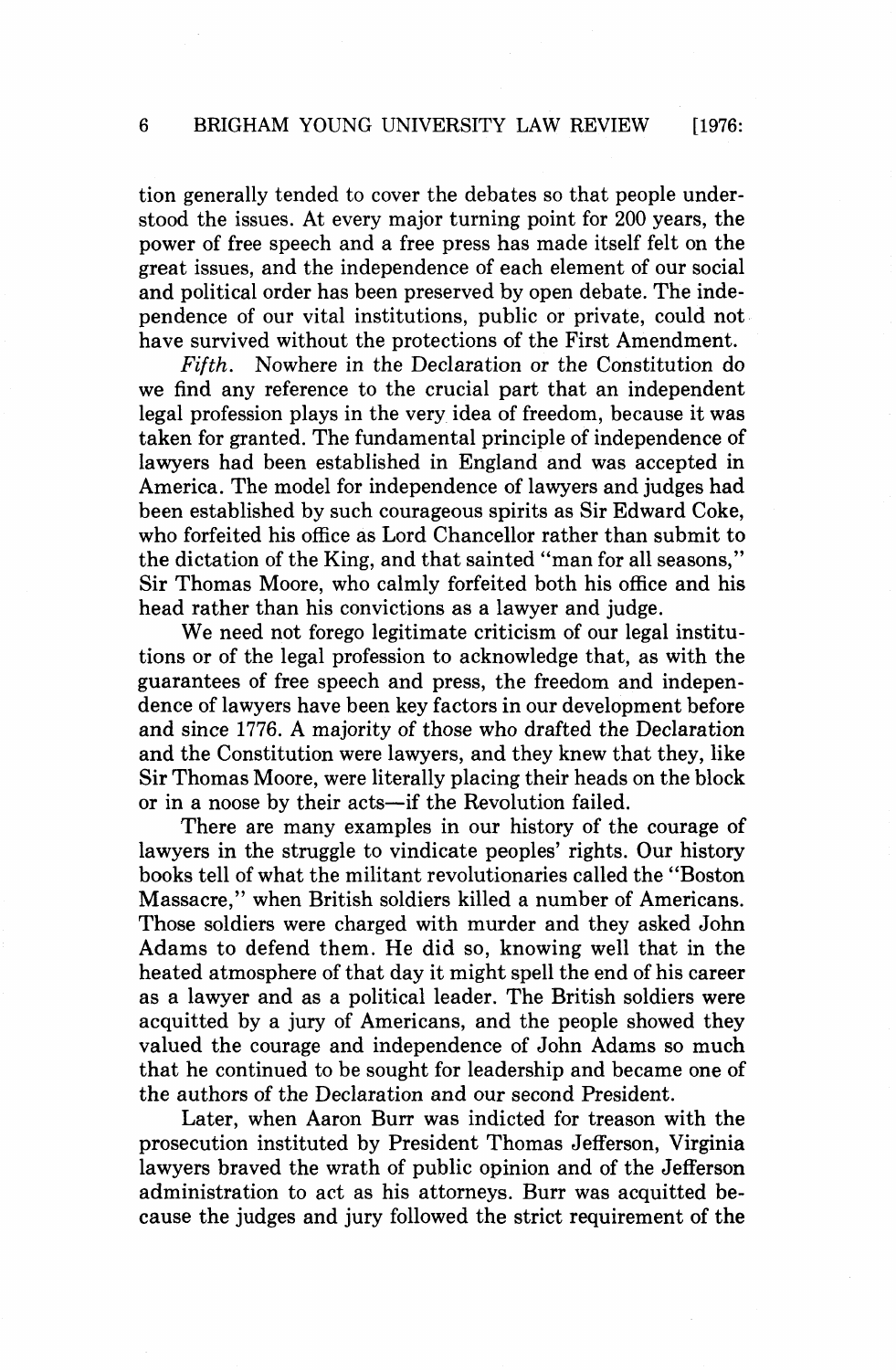Constitution that to convict for treason there must be two witnesses to the same overt act.

There are countless modern examples of the independence and courage of our lawyers. None is more notable than that of my distinguished colleague, Justice Thurgood Marshall, who as a lawyer, devoted much of his life advocating the constitutional rights of one of America's largest minority groups. He succeeded in the face of personal risks and threats that have receded in memory since the events. In the two centuries between John Adams and Thurgood Marshall, thousands of lawyers have performed in the same way.

*Sixth.* Finally, we come to the independence of a group in whose hands, under our system, ultimately rests the protection of all of our freedoms-the judges who construe the Constitution and interpret the laws. Here we should remember that state judges, simply by reason of their broader jurisdiction and far greater number, are often the first line of defense of constitutional rights.

In England, the independence of judges had been firmly established by 1701. Had the same independence been extended to the royal judges sitting in the 13 colonies, one of the major grievances recited in the Declaration would not have been a problem. You recall the language of the Declaration complaining that King George had "made judges dependent on his will alone, for the tenure of their office, and the amount and payment of their salaries." The colonists rightly complained that this made many judges puppets of the King.

This explains why the Constitution expressly provided that all federal judges would hold office during good behavior, removable only by impeachment processes in the House and Senate. There were and are risks in placing so much power in the hands of judges. It can be defended only as a calculated risk taken on the assumption that judges would exercise their great powers with restraint and responsibility. The selection process, with the Senate's power of confirmation, would minimize those risks.

There are countless examples of the appropriate exercise of this large judicial power in the defense of the rights of religious freedom, the rights of racial minorities, the right of freedom of speech and press, the right to a lawyer in criminal cases, the right not to be a witness against oneself, the right to a speedy trial, the right to equal protection of the laws without regard to race, sex, or other differences, and the right to have voting power equalized. The very recital of these examples serves to remind us how much each freedom is dependent on other freedoms.